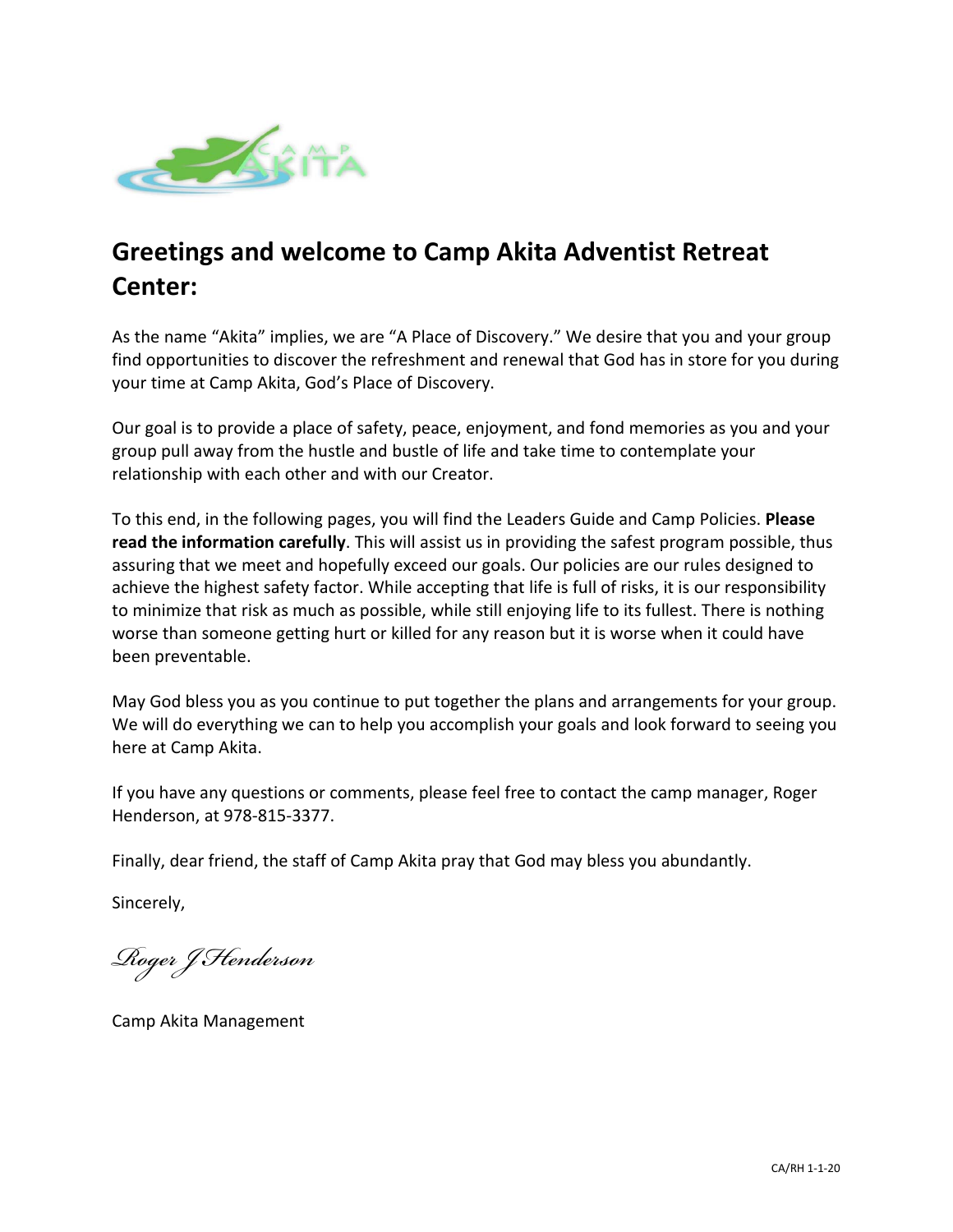# **Leaders Guide**

# Welcome,

We have put together the following information to help you organize your stay at Camp Akita. **Please read the information carefully and share it with your guests.**

**Location and Purpose:** Camp Akita, located at 1684 Knox Rd 1200 N. Gilson, IL., is a 637-acre Christian based Retreat Center and Summer Camp facility situated along the Spoon River in Central Illinois. Our main lodge overlooks a 20-acre lake and experiences some of the most picturesque sunsets. It is owned and operated by the Seventh-day Adventist Church for use by its members and the community. The camp has facilities that accommodate summer camp from June to August and user groups on either end of these dates. Weekend retreats seem to be a favorite program but the camp is also able to accommodate seminar groups, family reunions, Outdoor schools, or weddings. A Christian atmosphere is provided where every guest can experience a relaxing atmosphere, recreation, fellowship and unforgettable fun!

# **Lodging:**

The **Lakeview Lodge** (main lodge) is a two-story log siding building overlooking our 20-acre lake. The upper level has a large dining/ meeting area and administrative offices while the lower level has a mid-size room for breakout sessions and nine outside entry guest rooms, facing the lake, that will house up to three or five per room.

Our two three-story **Chalets** have a small kitchen on the lower floor and will accommodate up to 30 each in a dormitory-style configuration.

The four **Village Cabins** are designed to accommodate up to six per side or 12 per building and are handicap accessible (please call to clarify if you have any handicap guests.)

If your group prefers to be a bit more rustic, the camp has 13 **Mini Cabins** that will sleep up to three per cabin (each cabin has a twin over a full bunk bed, air-conditioning, and heat.) Restrooms and showers are located in our central bathhouse.

If you prefer to be even more rustic, the camp also has 32 **RV sites** (full hookups) and abundant area for **tents**.

#### **Activities:**

The camp has 637 acres of land to be explored and is full of wildlife. Also, the camp has a ninehole Frisbee Golf course, Climbing Wall, Zip Line, Archery, Pony and Trail rides, Hay-wagon rides, Basketball court, Swimming and Small Boats. Some of these activities are considered "High Risk" and will require participants to sign a waiver. Those under 18 must have this waiver signed by a legal parent or guardian. You can download the waiver from the web page or if the legal parent or guardian is present, it can be filled out on site. The Sabbath of the Bible is observed at Camp Akita, and so some activities will not be available from Friday sundown to Saturday sundown.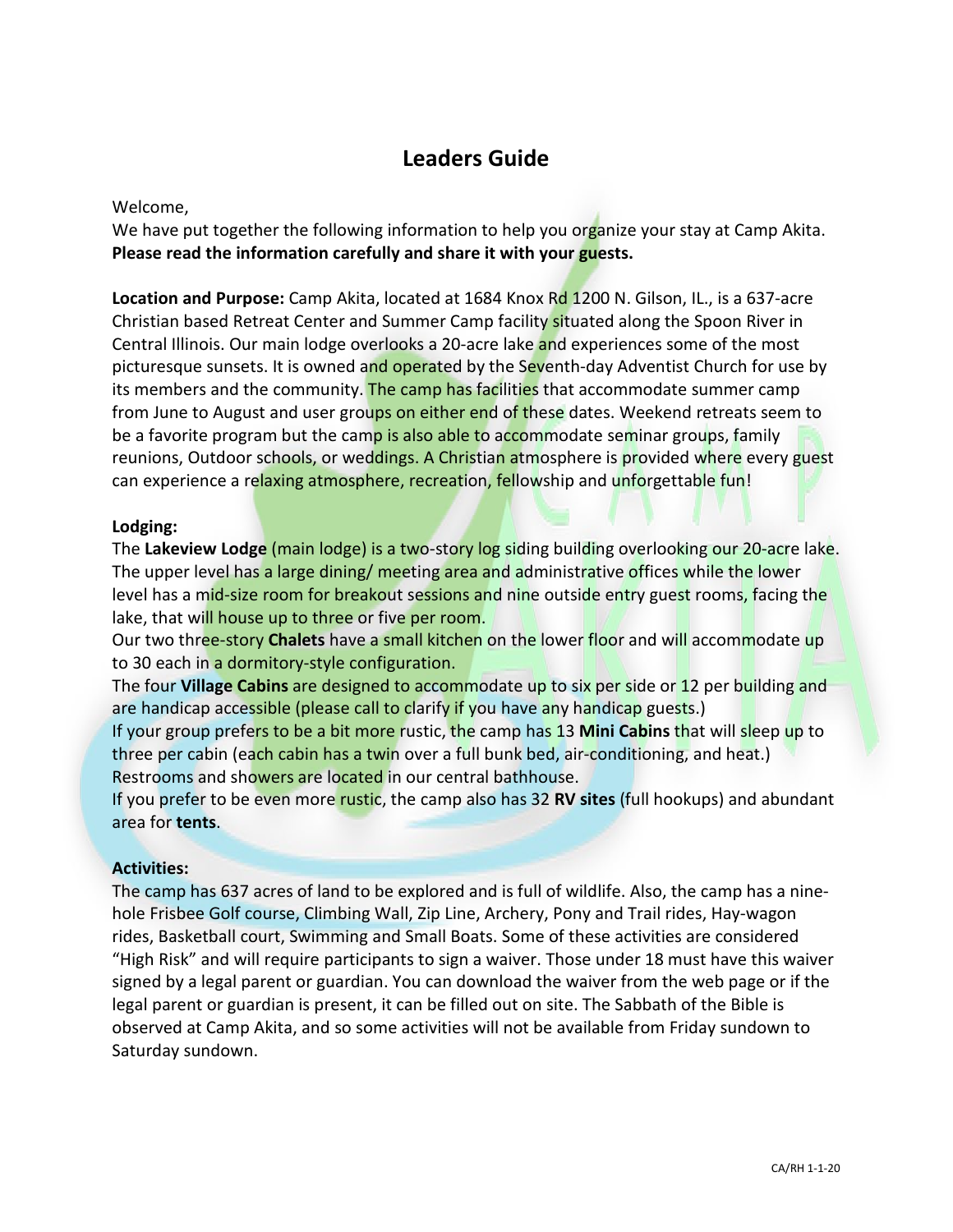# **Check-in, Check-out:**

Check-in time is around 4 pm and check-out is around 1 pm on your final day unless other arrangements have been made with the camp manager ahead of time. Please take care of your cleaning duties before you leave.

# **Food Services:**

• **Camp Provided Meals:** We are happy to provide all you can eat Vegetarian/ Vegan meals served at the Lakeview Lodge dining hall for groups of 30 or more for a nominal fee. Smaller groups can be accommodated but there will be a 20% increase per meal.

If your group requests meals to be provided, we must receive your **"Meal Guarantee" form no less than 15 days before your scheduled event to avoid the 10% late fee**. This form can be downloaded from the web site or e-mailed to you. Please be sure to indicate if you have any requests for special needs such as dairy-free or vegan meals. **Be sure to notify us if there are any allergies as we need to be aware of these to cater appropriately.** Please **be on time** for meals; this is essential for the kitchen staff. When you run late, the quality of the food, preparation time, and attitude may be affected. Remember we are here to assist you in your ministry so keep the cooks happy by letting them perform their part as efficiently as they can.

**Food should not be taken from the cafeteria** as we cannot be responsible for its safety. Proper food temperature is vital to keep food safe for consumption.

- If you prefer to cook for yourself, you can choose from three locations based on availability and your needs. **Please read and follow all posted safety placards.**
	- **Pine Lodge, located near the RV park and tent areas (accommodates groups up to** 50.)
	- **Oak Chalet**, located on the south side of Lakeview lodge (accommodates groups up to 25.)
	- **Cedar Chalet**, located on the north side of Lakeview Lodge (accommodates groups up to 25.)

Cooking in one's room is not allowed, but microwaves and refrigerators are available to warm up or cool down food as desired. Safe food avoids the danger zone of  $40 - 135$  degrees so keep it hot or cold but not in-between to prevent the risk of ruining your time spent at camp.

#### **Camp Store:**

 $\blacktriangleright$ 

The camp store is available for your shopping pleasure. It is filled with a variety of items, including Camp Akita clothing, novelty items, and personal items such as toothpaste and toothbrushes, shampoo, etc. The camp personnel keeps no regular store hours. If you wish to have the store open for your group, please contact the camp manager to arrange a time to have the store open. We are not set up for credit cards so cash or checks are preferred methods of payment.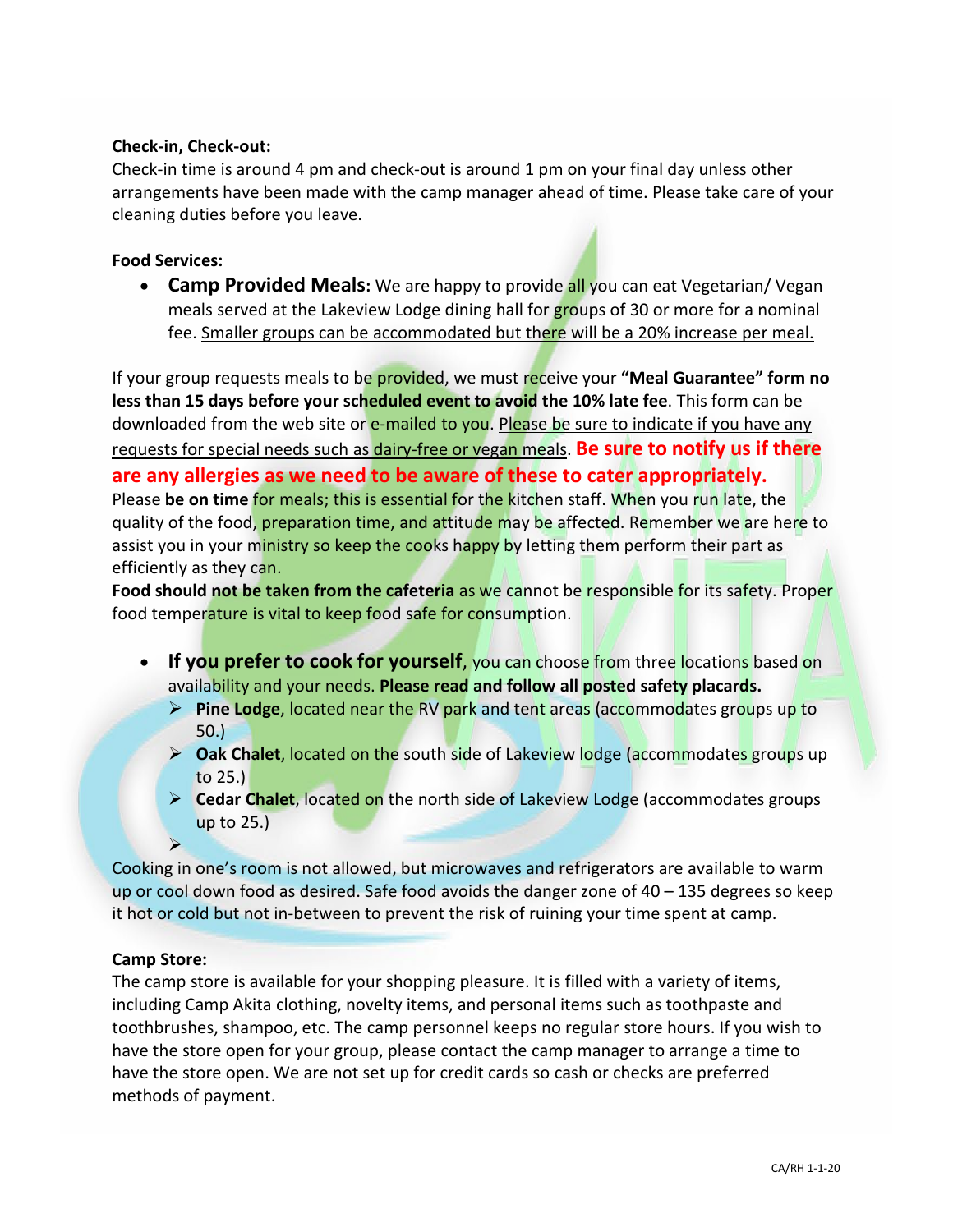# **Camp Policies**

# **First Aid and Emergency Care:**

# **Each group is responsible for their First Aid and Emergency Care.**

- 1. Each group is to assign a designated person who will be responsible for first aid and emergency care. All participants should know who and where to find this person at any time should there be an emergency.
- 2. Each group is responsible for emergency transportation as needed.
- 3. Each group is responsible for providing their first aid supplies and equipment.
- 4. In the case of accidents, injuries, or incidents that cause bodily harm, the designated group leader is responsible for filling out an accident report provided by the camp staff.

#### **Vehicle usage and Traffic Control: Stop signs, Camp Speed, and Parking:**

All drivers must have a proper license to drive. Drivers must not allow adults or children to ride in the back of an open vehicle or trailer.

ATVs are allowed by permission from the camp host and drivers must wear a helmet and closed-toed shoes and adhere to the manufacture's restrictions (one seat =one passenger.) **If your group has been warned once a \$100 fine per each additional offense will be added to the group's bill.**

There are stop signs located on the premises. They are there for your safety so please stop. The designated speed in camp is 15 mph; however, be sure to slow down when encountering humans or animals near the road as they have the right-of-way. Parking is allowed in designated areas; however, if the ground is wet, please stay on graveled or paved areas to not create crevices that have to be repaired. Damage to the grounds may result in a fine to the group for repair.

#### **Pet Policy:**

Absolutely **No Pets** are Allowed at Camp Akita. **One exception is for Service Animals**. If a pet is discovered, the group has two options:

- one, they can remove the animal from the grounds or,
- two, they can pay \$100 and must not allow their animal to come in contact with anyone outside of the family members while on the premises.

We are not trying to be mean here and understand that most pets are not a danger, but they are free thinkers and are not always predictable. Therefore, we are not willing to take the risk associated with animals out of our control. Thank you for your cooperation and your help by passing this information on to your group members.

#### **Cigarettes, Vaping, Drugs, Alcoholic Beverages:**

These mind-altering compounds are not allowed on the grounds. The camp is a smoke-free, drug-free, and alcohol-free zone due to the harmful effects these compounds have on not only the individual using them but also on others who come in contact with these compounds.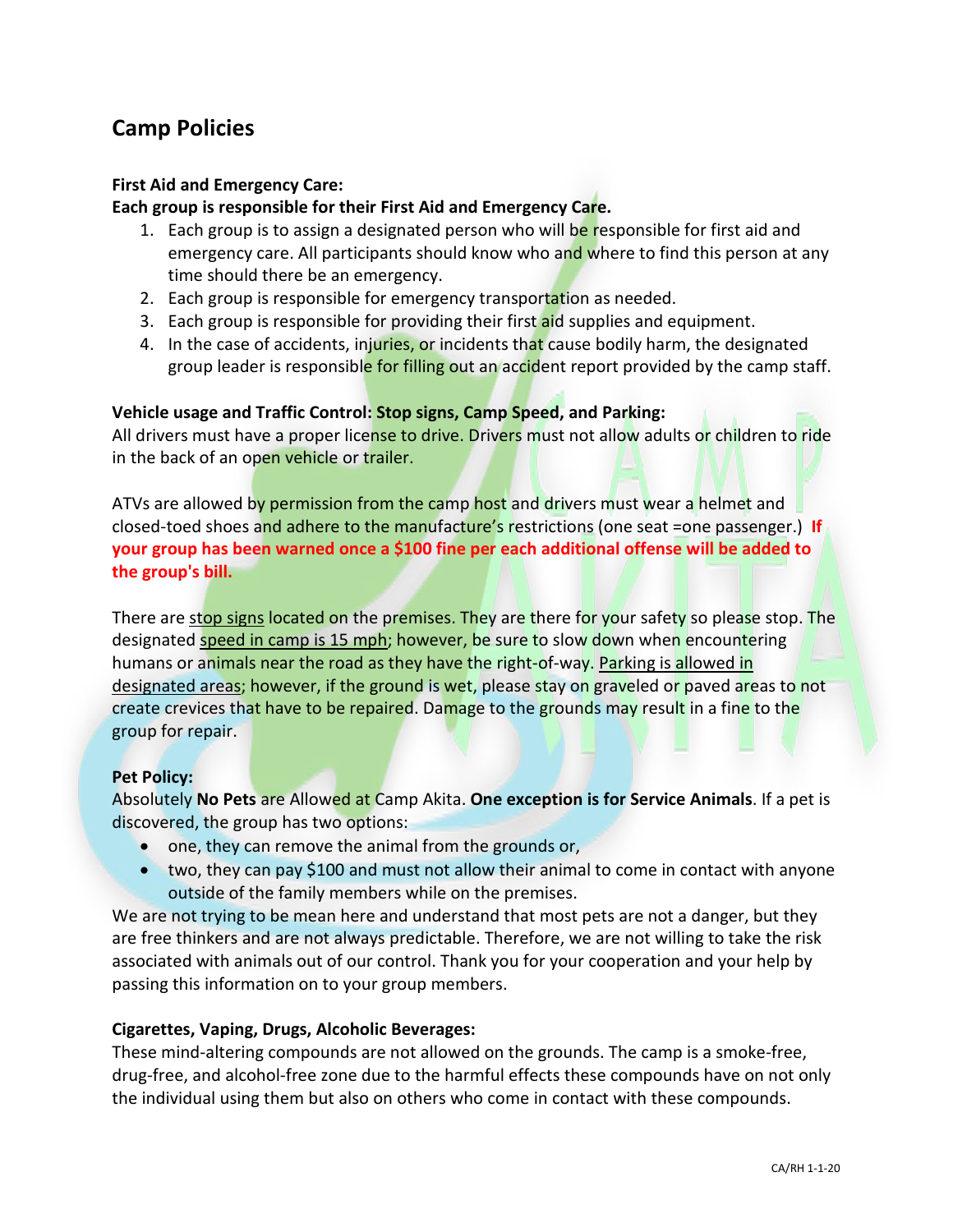Individuals discovered using any of these compounds or under the influence in a public setting may be asked to leave.

#### **Firearms, Fireworks:**

Both of these items are prohibited unless approved by the camp manager ahead of time. Those with permits to carry concealed weapons must register with the camp manager.

# **Fires:**

The camp manager must provide a clearance to have a fire. Fires are permitted in designated fire rings only. Fire Rings must be returned to the holding area when you are finished using them and unburned firewood is to be returned to the woodpile, not thrown in the underbrush. Water or a fire extinguisher and a shovel must be present when there is an active fire. Never leave a fire, including embers, unattended. Please see the camp manager for proper fire procedures if you have any doubts. Fires are to be out before the last person goes to bed.

# **Fishing:**

Those 16 or older are required to have a valid Illinois fishing license and those under 16 must be accompanied by a legal parent or guardian having the proper fishing license. Fish caught and kept, regardless of age, must meet state regulations. This will help preserve the health of our lake by not overfishing. Please discard scraps appropriately to not create a nuisance for other guests. **Cooking or storing fish in any of the buildings of the camp is not permitted. The group will be fined \$50 per incident plus any expenses to remove the odor.**

#### **Horses and Horse Pastures:**

Horse pastures are for horses only and should never be entered without the approval and presence of the Equine Director. Our horses love attention. **You may pet them, but please DO NOT FEED them**. This trains them to associate people with having goodies and may cause them to overreact and injure themselves, another horse, or perhaps a human as they will sometimes be aggressive when seeking real or imagined treats. Remember, horses are free thinkers and are not always predictable.

#### **Multiple Group Usage:**

At times the camp may be hosting more than one group. Please respect the other groups that may be using adjacent facilities, who will, in turn, respect yours.

#### **Quiet Time:**

Unless approved ahead of time by the camp manager, the camp should be quiet from 10 pm till 7 am the next morning. This will be strictly enforced when multiple groups are present.